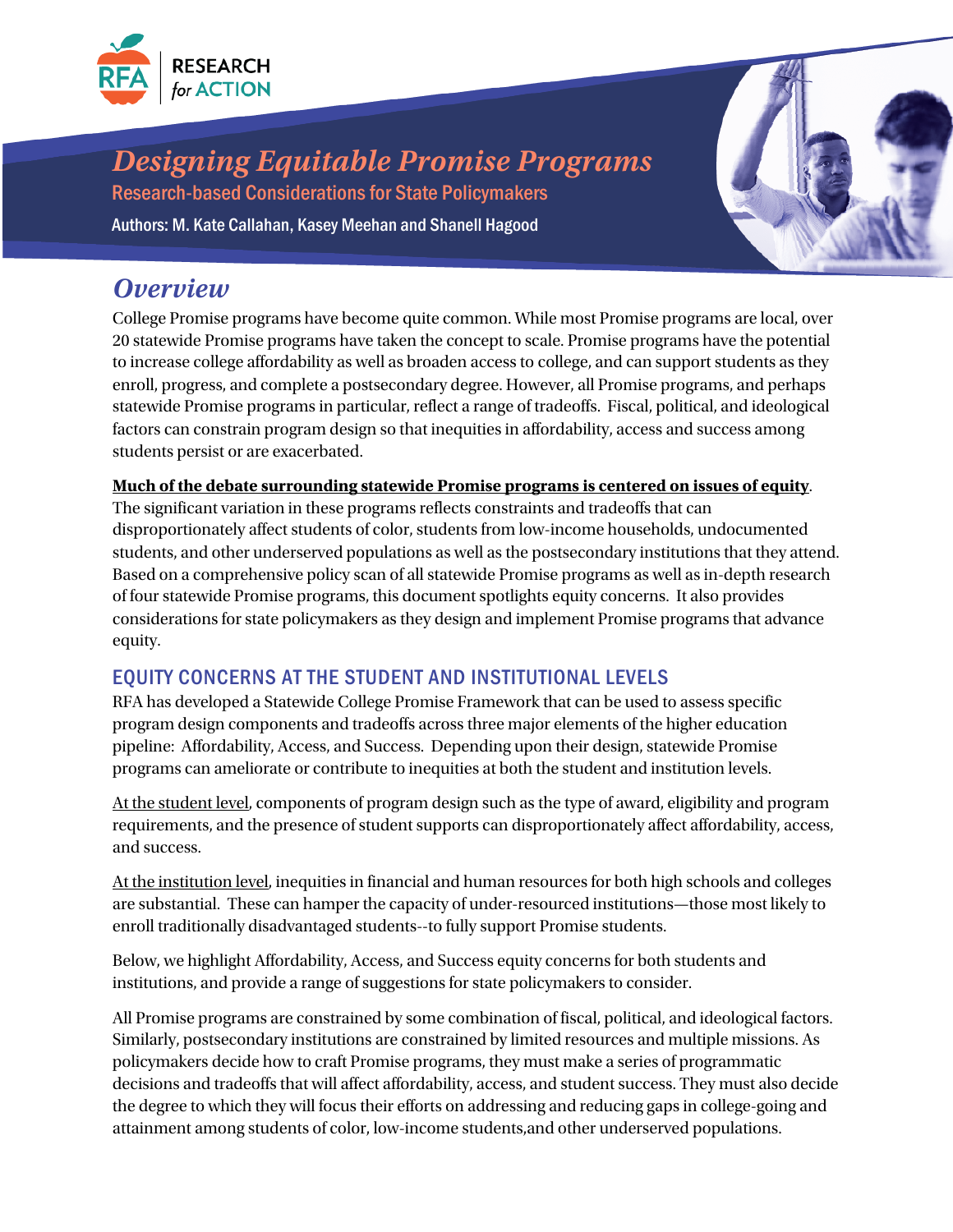## *Statewide College Promise Program Equity Concerns*

While all Promise Programs target affordability by providing financial resources, the degree to which they make college more affordable for all students varies.

 *Affordability*

| <b>PROMISE</b><br><b>DESIGN COMPONENT</b>   | AWARD STRUCTURE: Most statewide Promise programs provide last-dollar,<br>tuition-only financial awards, which primarily fill financial gaps for students<br>from middle-income households.                                                                                                                                                                                                                                                                                                                                                                                                                                                                                                                                                                                                                                                                                                                                                                                                                                                          |
|---------------------------------------------|-----------------------------------------------------------------------------------------------------------------------------------------------------------------------------------------------------------------------------------------------------------------------------------------------------------------------------------------------------------------------------------------------------------------------------------------------------------------------------------------------------------------------------------------------------------------------------------------------------------------------------------------------------------------------------------------------------------------------------------------------------------------------------------------------------------------------------------------------------------------------------------------------------------------------------------------------------------------------------------------------------------------------------------------------------|
| <b>EQUITY</b><br><b>CONCERNS</b>            | STUDENT: Last-dollar, tuition-only Promise designs prevent students whose<br>tuition costs are fully covered by Pell to receive Promise dollars for other<br>costs (e.g., non-mandatory fees, room and board, books, transportation, and<br>childcare).<br>STUDENT: Many statewide programs do not include students in the program if<br>they do not receive Promise dollars. For last-dollar Promise programs, this<br>means that students from low-income households whose tuition is fully<br>covered by the Pell grant are excluded from any additional program-related<br>supports (e.g., coaching, early registration, summer bridge).<br>STUDENT: Most statewide Promise programs exclude undocumented students,<br>regardless of DACA status-even though Promise may provide the only state<br>aid available to these students.<br>INSTITUTION: Institutions vary in their capacity to fill unmet financial need.<br>Typically, institutions serving students with the highest level of need have the<br>least amount of institutional aid. |
| <b>POLICYMAKER</b><br><b>CONSIDERATIONS</b> | AWARD STRUCTURE: Consider a middle- dollar/ last-dollar plus Promise model<br>that would provide all students with at least some financial award. Although<br>more costly per student, such programs distribute dollars more evenly, and<br>help low-income students offset the costs of indirect educational expenses<br>that are not covered by any other kind of aid.<br>For last-dollar programs, consider including students who don't receive<br>Promise scholarship funds in the program so that 1.) students can still benefit<br>from any non-financial Promise-related supports (e.g., mentoring, summer<br>bridge, early registration, etc.), and 2.) students can be tracked to monitor<br>effects of non-financial program elements on student success.                                                                                                                                                                                                                                                                                |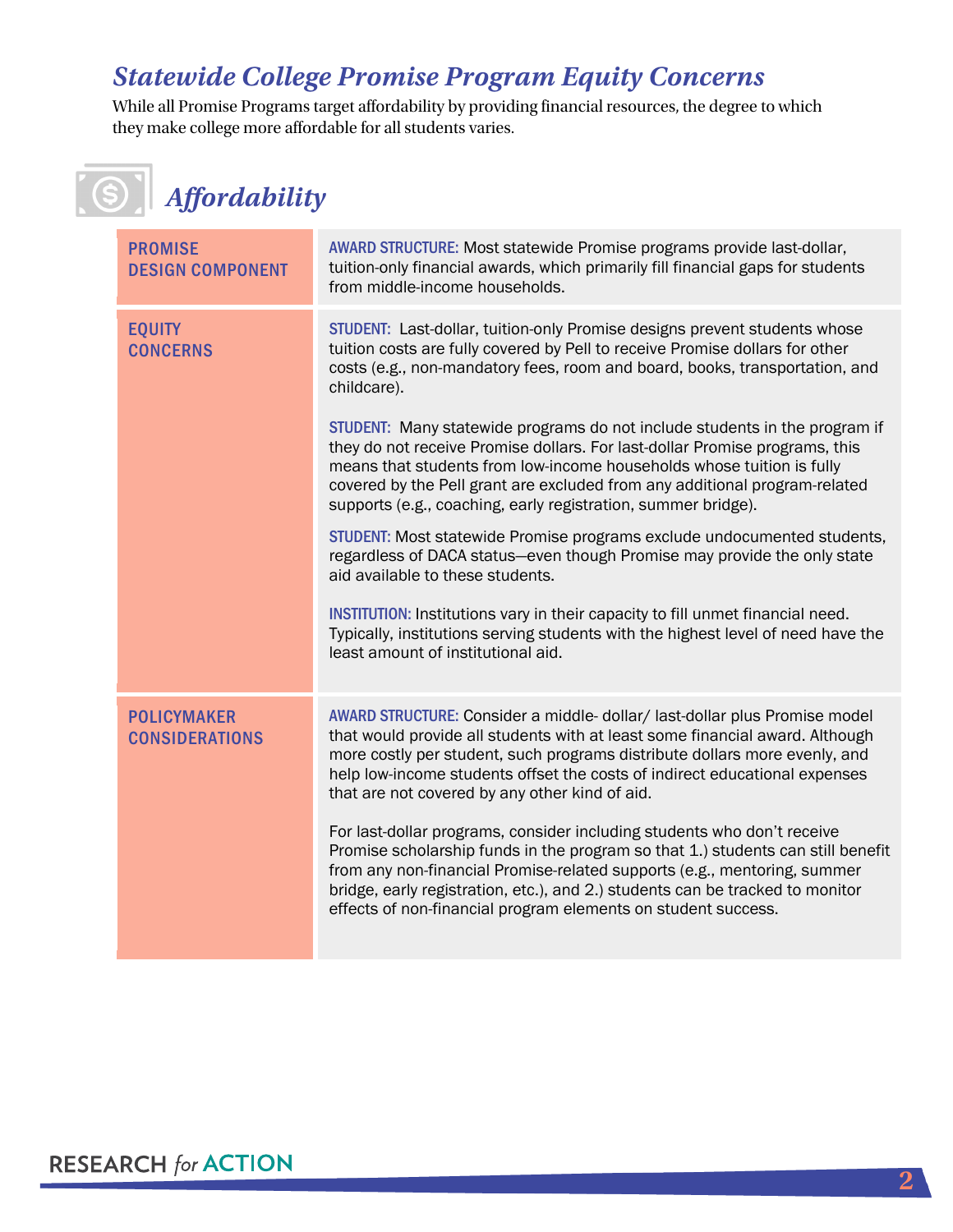

How a state determines Promise program eligibility and how it communicates about the program influence the breadth of college access it provides.

| PROGRAM ELIGIBILITY: No statewide Promise program is truly universal. All<br>programs include at least some eligibility criteria, such as enrollment status,<br>residency requirements, restrictions around time of application, merit-based<br>criteria, need-based criteria, and completion of FAFSA or a state-designed<br>alternative application for financial aid. The more restrictive and voluminous<br>the eligibility criteria, the less likely a program will increase access among<br>underserved students.<br>MESSAGING: States take different approaches to describing and communicating<br>about their Promise programs. How a Promise program is messaged can<br>determine whether students and communities understand that college is<br>accessible; and whether, or not, the program is designed to meet their needs. |
|-----------------------------------------------------------------------------------------------------------------------------------------------------------------------------------------------------------------------------------------------------------------------------------------------------------------------------------------------------------------------------------------------------------------------------------------------------------------------------------------------------------------------------------------------------------------------------------------------------------------------------------------------------------------------------------------------------------------------------------------------------------------------------------------------------------------------------------------|
| STUDENT: Tying FAFSA completion to program eligibility presents barriers for<br>underserved students (e.g., lack of support from their high schools to fill out the<br>form, reluctance from family members to share tax information) and<br>disqualifies all undocumented students.<br>STUDENT: K-12 students and their families may have unequal exposure to the<br>'free college' message and therefore, many may be unaware of whether the<br>program exists. Descriptions of eligibility may be vague or incomplete, making it<br>difficult for students and families to know if they are eligible.<br><b>INSTITUTION:</b> Under-resourced high schools provide relatively few guidance                                                                                                                                            |
| counselors. Yet many statewide Promise programs rely on high schools to alert<br>students to these programs and guide them through the application process.<br>Students who attend under-resourced schools therefore face additional barriers<br>to accessing statewide Promise programs.                                                                                                                                                                                                                                                                                                                                                                                                                                                                                                                                               |
| ELIGIBILITY: Consider limiting eligibility criteria that create barriers for<br>underserved students. Seek to determine which criteria will be least impactful<br>for equity populations.<br>MESSAGING: Consider investing in a robust communications strategy that<br>includes outreach and additional supports for districts that enroll high numbers<br>of underserved students to ensure buy-in and full understanding of the<br>program.                                                                                                                                                                                                                                                                                                                                                                                           |
|                                                                                                                                                                                                                                                                                                                                                                                                                                                                                                                                                                                                                                                                                                                                                                                                                                         |